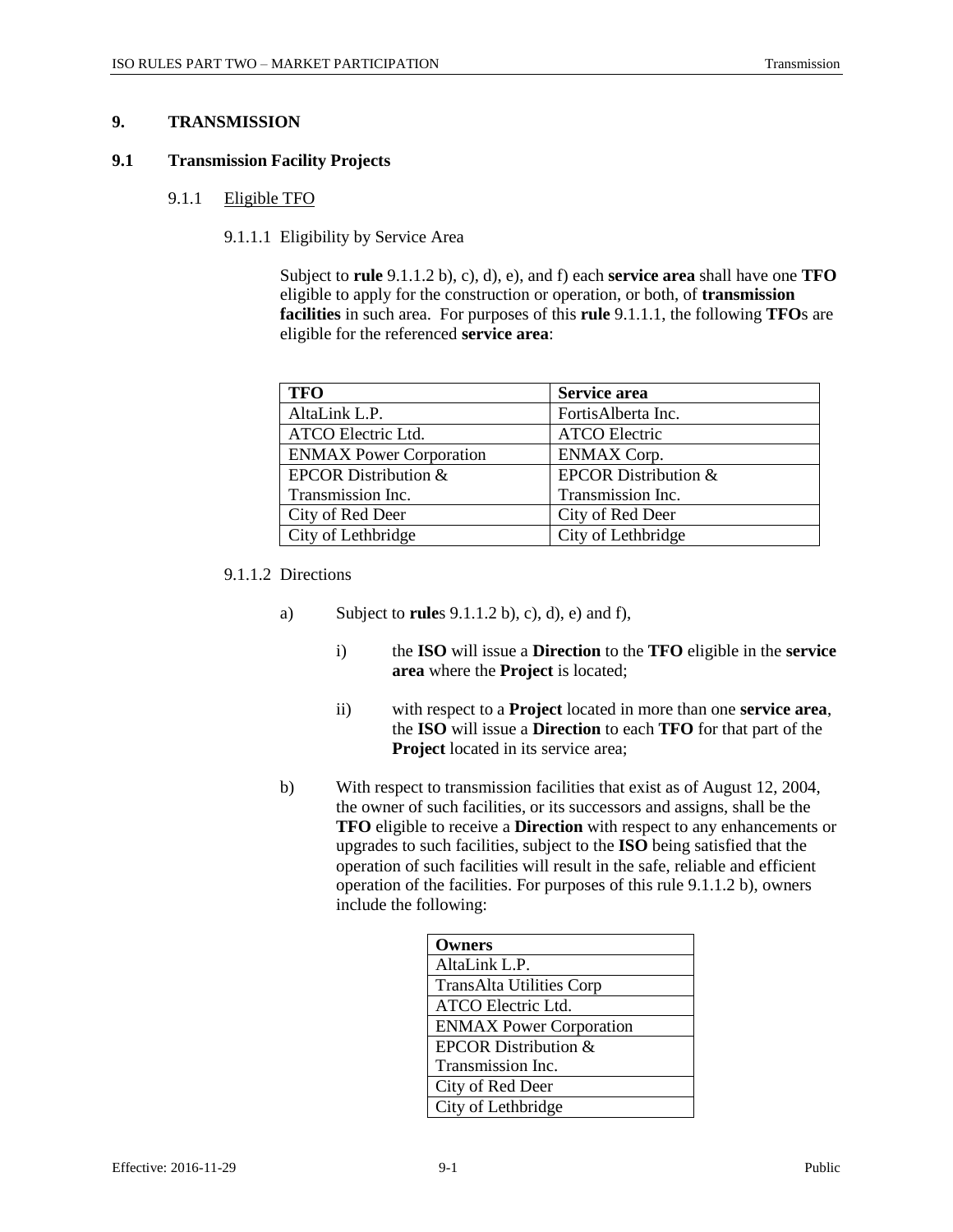- c) The **ISO** may issue a **Direction** to a **TFO** other than the **TFO** that is eligible pursuant to **rule** 9.1.1.1. if such **TFO** and the **TFO** in whose **service area** the **Project** is located, have entered into an arrangement or agreement which would result in the safe, reliable and efficient operation of the **transmission system** and such arrangement or agreement has been filed with the **Commission**;
- d) Where the person who is eligible to apply for the construction and operation of a **transmission facility** was determined by a competitive process developed by the **ISO** in accordance with the **Act**, **rule** 9.1 does not apply;
- e) With respect to a **Project** that is located in more than one **service area**, where the **TFO**s in those service areas have entered into an arrangement or agreements, with respect to the **Project**,
	- i) whereby the Project is to be constructed or operated or both by one or more of the TFOs or by a separate entity created for the purpose of the Project and wholly owned, directly or indirectly, by one or more of: (A) the TFOs; (B) the direct or indirect owners of the TFOs; and (C) entities that are directly or indirectly wholly owned by the owners of the TFOs; and
	- ii) which would result in the safe, reliable and efficient operation of the transmission system and such arrangement or agreement has been filed with the **Commission**.

the **ISO** may issue a **Direction** in respect of the **Project** to one or more of the **TFO**s in accordance with such arrangement or agreement, and one or more of the **TFO**s, or the entity created for the purpose of the **Project**, is eligible to apply for the construction or operation, or both, of the transmission facilities.

- f) with respect to a **Project** all but a small portion of which is located in one **service area** with the small portion located in an adjacent **service area**, the **ISO** may issue a **Direction** to the **TFO** in whose **service area** the largest portion of the **Project** is located, if, in the **ISO**'s opinion, acting reasonably, such **Direction** will result in the safe, reliable, efficient and economic operation of the **interconnected electric system.**
- 9.1.1.3 Directions Interconnections to Jurisdictions outside Alberta
	- a) If the **ISO** has obtained approval of a **NID** for a **Project** contemplated by the **T-Reg:**
		- i) the **ISO** may issue a **Direction** to the **TFO** eligible in the **service area** where the connection of the **Project** to the **interconnected electric system** will be located if the proponent of the **Project** has submitted an application under the **HEEA** for a permit and license for the remainder of the **Project**; or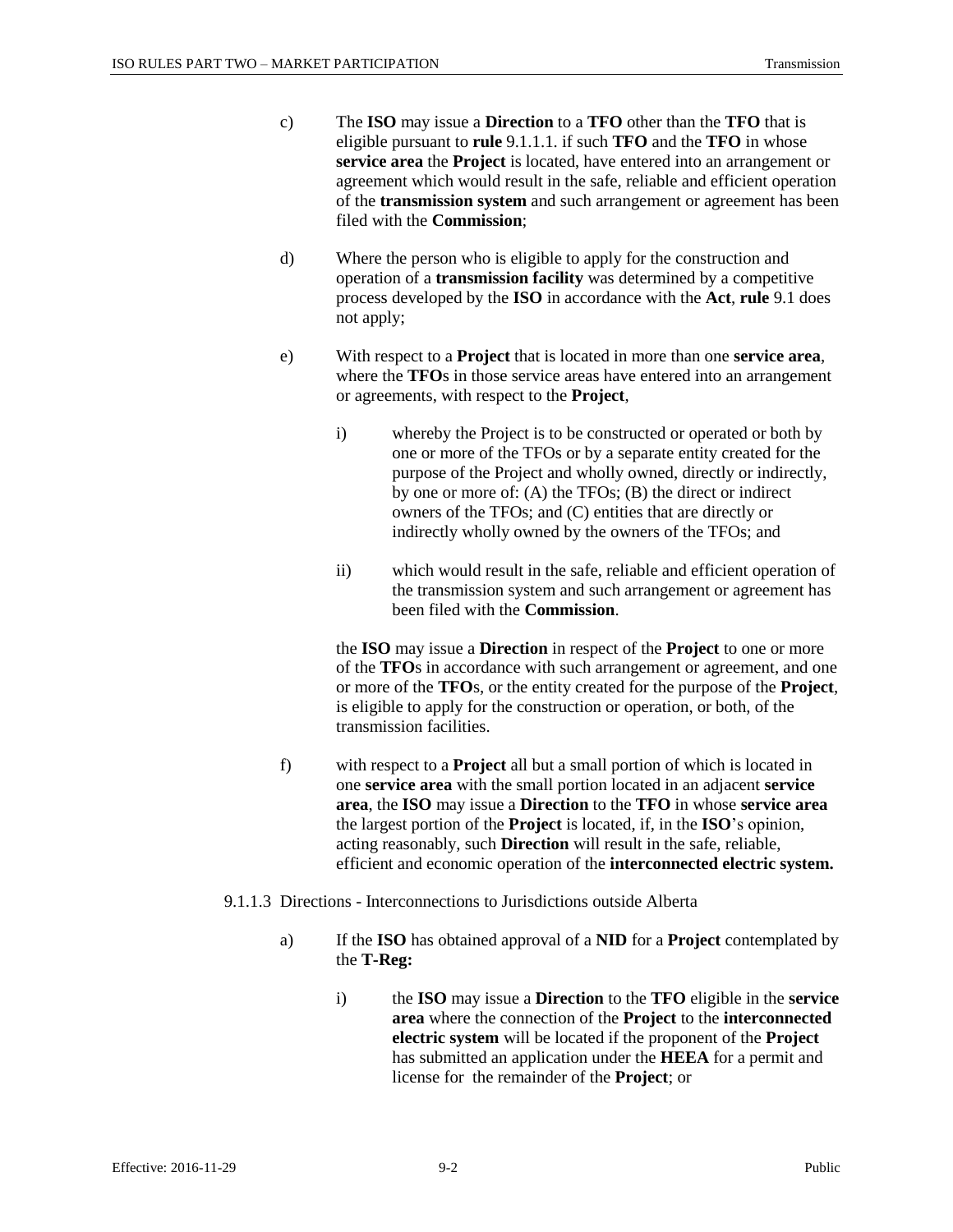ii) the **ISO** may issue a **Direction** to the **TFO** eligible in accordance with **rule** 9.1.1.1 if the **Project** is proposed by the **ISO**.

### 9.1.2 TFO Obligation to Provide Estimates and Proposals

#### **Removed – Effective April 29, 2016**

- 9.1.3 Project Reporting by Designated TFOs
	- 9.1.3.1 Monthly Reporting

Unless agreed otherwise, each **Designated TFO** with respect to a **Project**, the cost of which is estimated to be more than one million dollars, shall provide to the **ISO** on or before the  $15<sup>th</sup>$  **Business Day** of each month commencing the month after the **ISO** has issued a **Direction** to such **Designated TFO(s)**, a **Project Progress Report**.

9.1.3.2 Project Variance Reporting

In addition to any other obligations it has with respect to a **Project**, the **Designated TFO** shall notify the **ISO** as soon as reasonably practical in the event of any of the following:

- a) if the in service date of the **Project** is forecast by it to be delayed from the in service date specified in the **Direction**; or
- b) if the forecast costs of the **Project** are expected to vary by more than 10% from the amount specified in the **Direction** or if applicable, the amount agreed to by the **ISO** in an amendment to the **Direction**; or
- c) if the **TFO** has determined that a material amendment to the scope of the **Project** is required to meet the need identified with respect to the **Project**.
- 9.1.3.3 Project Variance Explanation

The **Designated TFO** shall include with the notice given in **rule** 9.1.3.2, the reason or reasons for any or all of the variances, including schedule delays, cost trends and scope change.

9.1.3.4 Project Change Proposal

The **Designated TFO** shall prepare and submit to the **ISO** a **Project Change Proposal** to address the delay, cost trends, or scope change, as the case may be, identified in a notice pursuant to **rule** 9.1.3.2**.** The **Designated TFO** shall prepare and submit such proposal to the **ISO** as soon as reasonably practical and in any event no later than 15 **days** from the date of the notice pursuant to **rule** 9.1.3.2.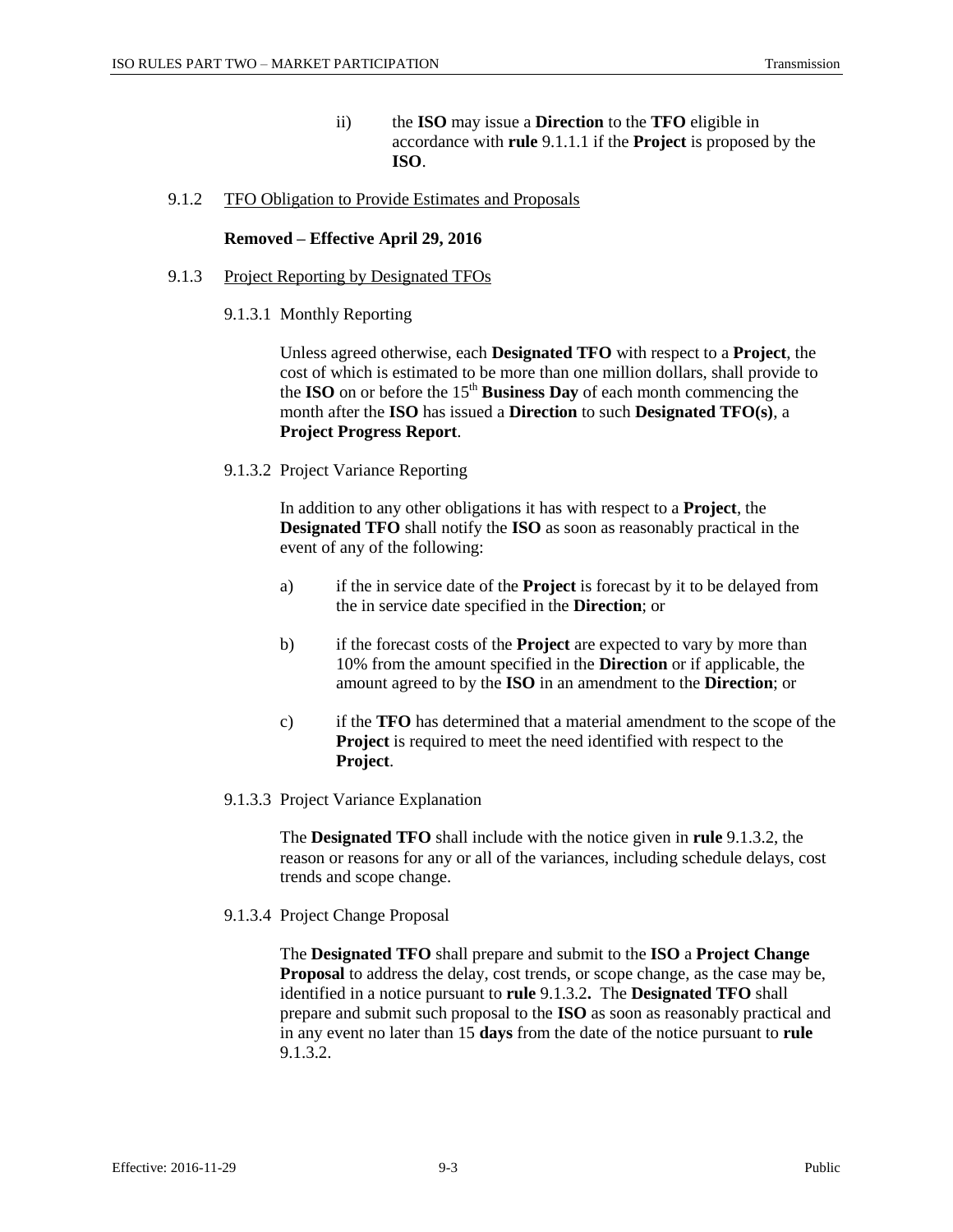9.1.3.5 Project Change Proposal Review

The **ISO** shall review the **Project Change Proposal** submitted by the **Designated TFO** pursuant to **rule** 9.1.3.4. As soon as reasonably practical, and no later than **15 days** following receipt of the **Project Change Proposal**, the **ISO** must do one or more of the following:

- a) approve such proposal, with or without amendments, in which event the **Project** shall be deemed amended;
- b) reject such proposal with or without requesting a revised **Project Change Proposal**;
- c) cancel the **Project**; and/or
- d) recommend that the **TFO** apply to the **Commission** for an amendment to any approval it may have obtained pursuant to the **HEEA**.
- 9.1.3.6 Final Cost Report

### **Removed – Effective April 29, 2016**

9.1.3.7 Notification – Transmission Customer Projects

Notwithstanding any other provision within this **rule** 9.1.3, if a **Transmission Customer** has made an application for **system access service** for a specific **Project**, or portion of a **Project**, the ISO shall notify the **Designated TFO** in that regard. Subject to such notification;

- a) the **Designated TFO** shall provide to the **Customer** at the same time it is required to provide or submit to the **ISO,** any and all notifications and documents it is required to provide or to submit pursuant to this **rule**  9.1.3; and
- b) the **ISO** and the TFO shall review any **Project Change Proposal** with the **Customer**, and thereafter the **ISO** acting reasonably, must do one of the things identified in rule 9.1.3.5.

#### 9.1.4 ISO Projects Reporting

No later than the last day of the month following each **Quarter**, the **ISO** shall make available on its website the **Quarterly Projects Report**.

#### 9.1.5 Project Procurement

9.1.5.1 Project Material Procurement by Designated TFO

A **Designated TFO**, shall, in carrying out the construction of the **transmission facilities**, comply with the procurement requirements contained in this **rule**.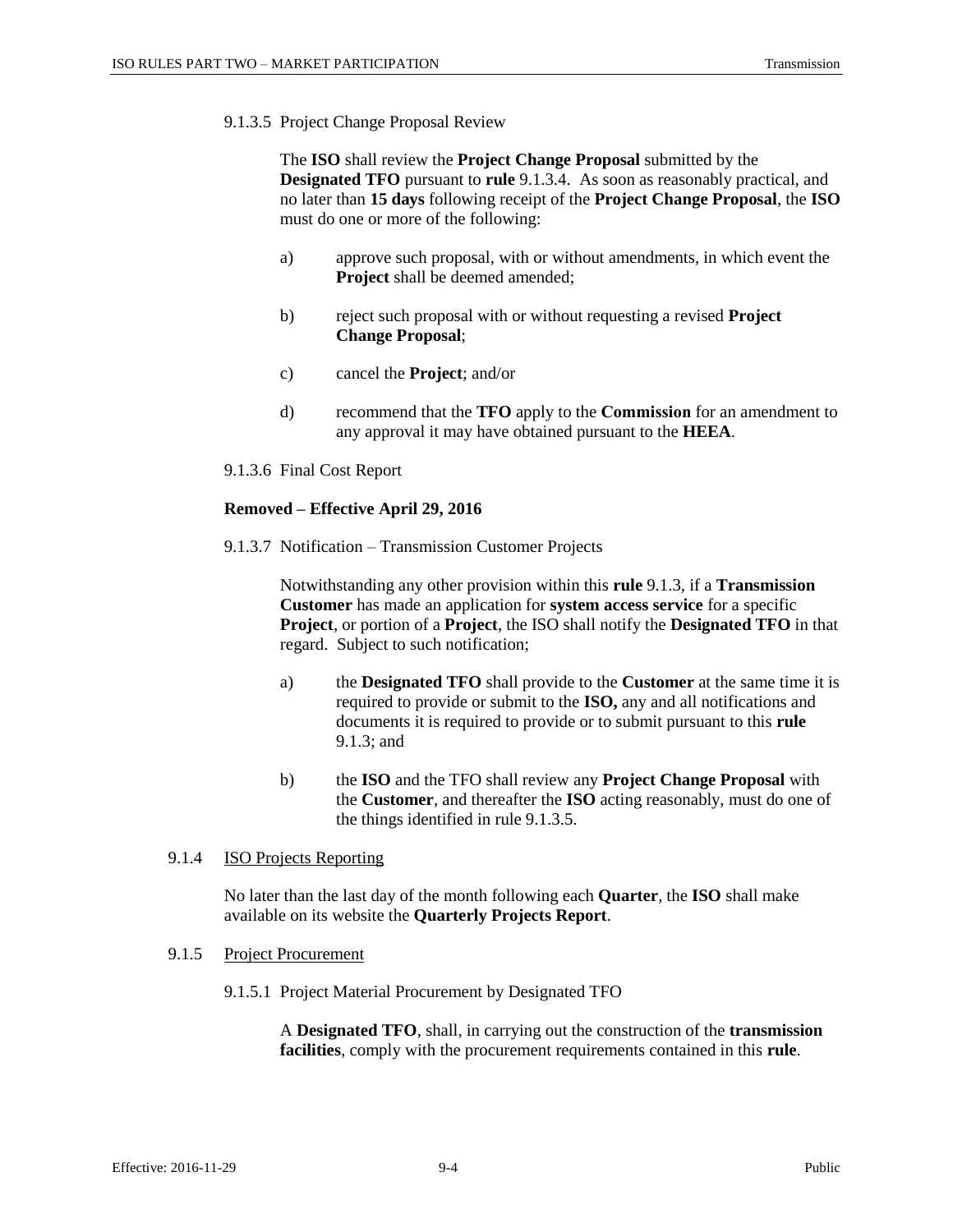#### 9.1.5.2 Major acquisitions

Where the cost of a specific item or type of any **Project Material** required for a **Project** is forecast by the **Designated TFO**, acting reasonably, to exceed \$50,000, the **Designated TFO** shall solicit written bids to provide such material from not less than 3 arm's length suppliers.

9.1.5.3 Minor acquisitions

Where the cost of all of any specific item or type of any **Project Material** required for a **Project** is forecast by the **Designated TFO**, acting reasonably, to exceed \$10,000 but be less than \$50,000, the **Designated TFO** shall solicit written bids, including short form written bids, to provide such material from not less than 3 arm's length suppliers.

9.1.5.4 Standing Bids

The **Designated TFO** may obtain from a supplier a written bid, including a short form written bid, that is in effect for a specified period of time and utilize such bid for purpose of making a determination in accordance with the following **rule** 9.1.5.5.

9.1.5.5 Lowest Priced Compliant Bid

Subject to rule 9.1.5.6 a), in the event the **Designated TFO** receives one or more compliant bid pursuant to **rule** 9.1.5.2 or 9.1.5.3, it shall award the contract to the party that has submitted the lowest priced, fully compliant bid.

#### 9.1.5.6 Exceptions

- a) In the event the **Designated TFO** has awarded a contract to a party from whom it has received a bid pursuant to **rules** 9.1.5.2 or 9.1.5.3, and such party did not submit the lowest priced, fully compliant bid such **TFO** shall;
	- i) demonstrate to the **ISO**, if requested, that it was commercially reasonable to do so;
	- ii) with respect to a contract awarded where bids were received pursuant to **rule** 9.1.5.2 include in the next **Project Progress Report** for the **Project**, its reasons for not awarding such contract in compliance with **rule** 9.1.5.5; and
	- iii) with respect to all such contracts, include in its books and records its reasons for not awarding such contracts in compliance with **rule** 9.1.5.5.
- b) A **Designated TFO** may award a contract to a party without obtaining a bid pursuant to **rule** 9.1.5.2 or 9.1.5.3 if the **Designated TFO** can demonstrate to the ISO that it was reasonable not to obtain competitive bids, based on any of the following: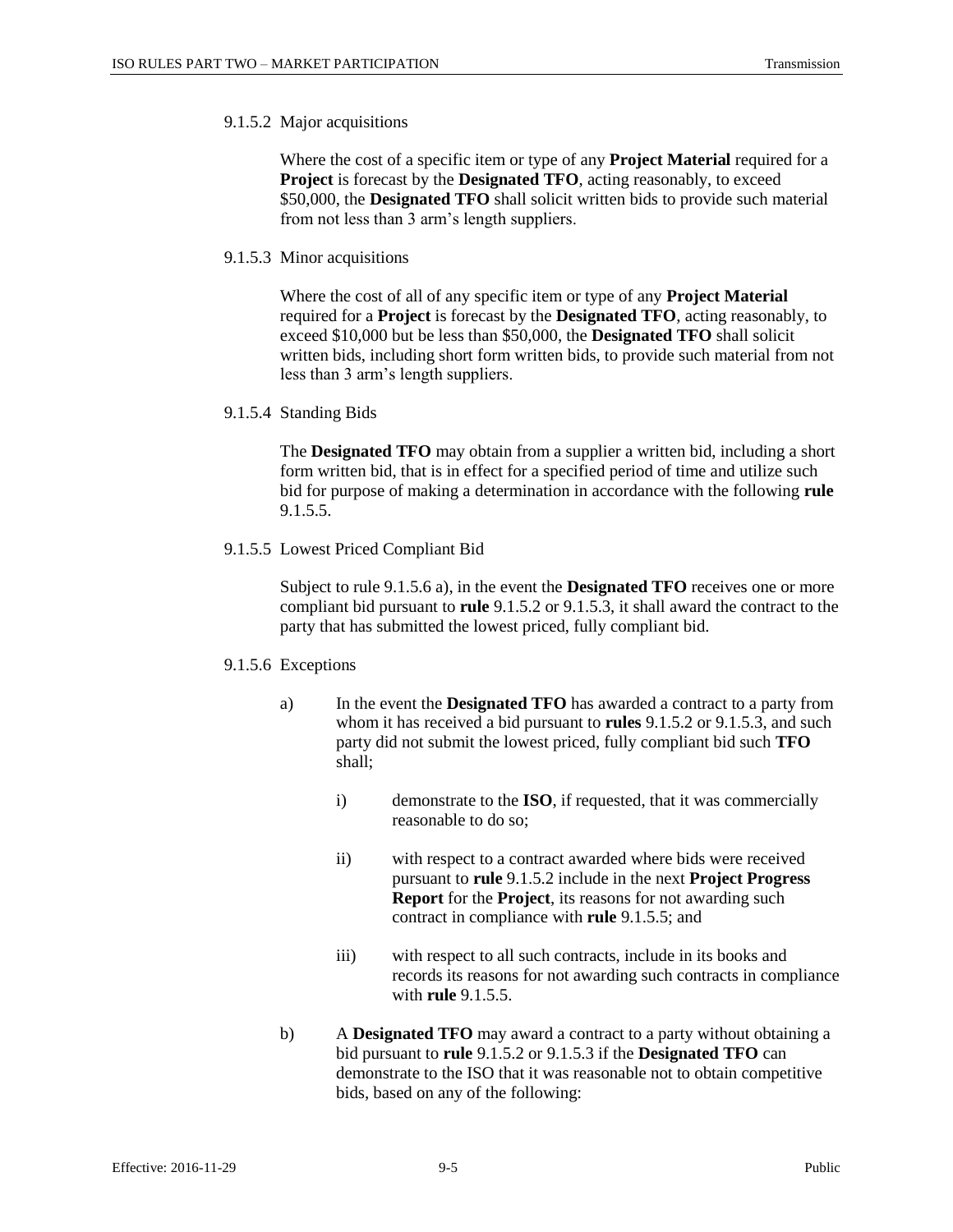- i) that the party awarded the contract was the only entity capable to provide the **Project Material**;
- ii) that given reasonable **Project** schedule requirements, there was insufficient time to solicit bids; or
- iii) that there was insufficient information on which to base a bid.
- 9.1.5.7 Maintenance of Procurement Books and Records

Subject to any other obligation or duty a **Designated TFO** has, including without limitation any obligations it has pursuant to the **ISO Tariff** or the terms and conditions contained in the current version of the **Commission** approved tariff of such **TFO**, the **Designated TFO** shall maintain all written bids relating to the procurement of **Project Material** for each **Project** regarding which it has been issued a **Direction** for not less than one year from the date that the **ISO** has received the completed **Final Cost Report** for the **Project**.

9.1.5.8 Compliance Review Right of ISO

The **ISO** shall have the right exercisable upon reasonable prior notice to the **Designated TFO** to examine the books and records of the **Designated TFO**, including all written bids relating to the procurement of **Project Material**, to the extent reasonably necessary to verify, with respect to any **Project** compliance by the **TFO** with this **rule** 9.1.5; provided, that such right shall only continue for a period of one year from the date it has delivered the **Final Cost Report** of such **Project** to the **ISO.** 

9.1.5.9 Reasons for non-compliance

In addition to any other provisions in these rules, in the event the **ISO**, acting reasonably, determines that a **Designated TFO** has not complied with this **rule** 9.1.5 regarding procurement, it shall advise the **Designated TFO** and give it the reasons for such non-compliance.

9.1.5.10 Project Procurement Report

The **Designated TFO** shall include in the **Final Cost Report** details regarding the level of competitive procurement with respect to the acquisitions for a **Project** made pursuant to **rule** 9.1.5.2.

#### 9.1.6 Confidentiality

9.1.6.1 Data and Information Included

Subject to **rule** 9.1.6.2, all data and information either the **ISO** or **Designated TFO** provides to the other with respect to **rule** 9.1 shall be treated by the party receiving such data and information in accordance with the confidentiality provisions in the **ISO rules** or the terms and conditions contained in the current version of the **Commission** approved tariff of the **TFO**.